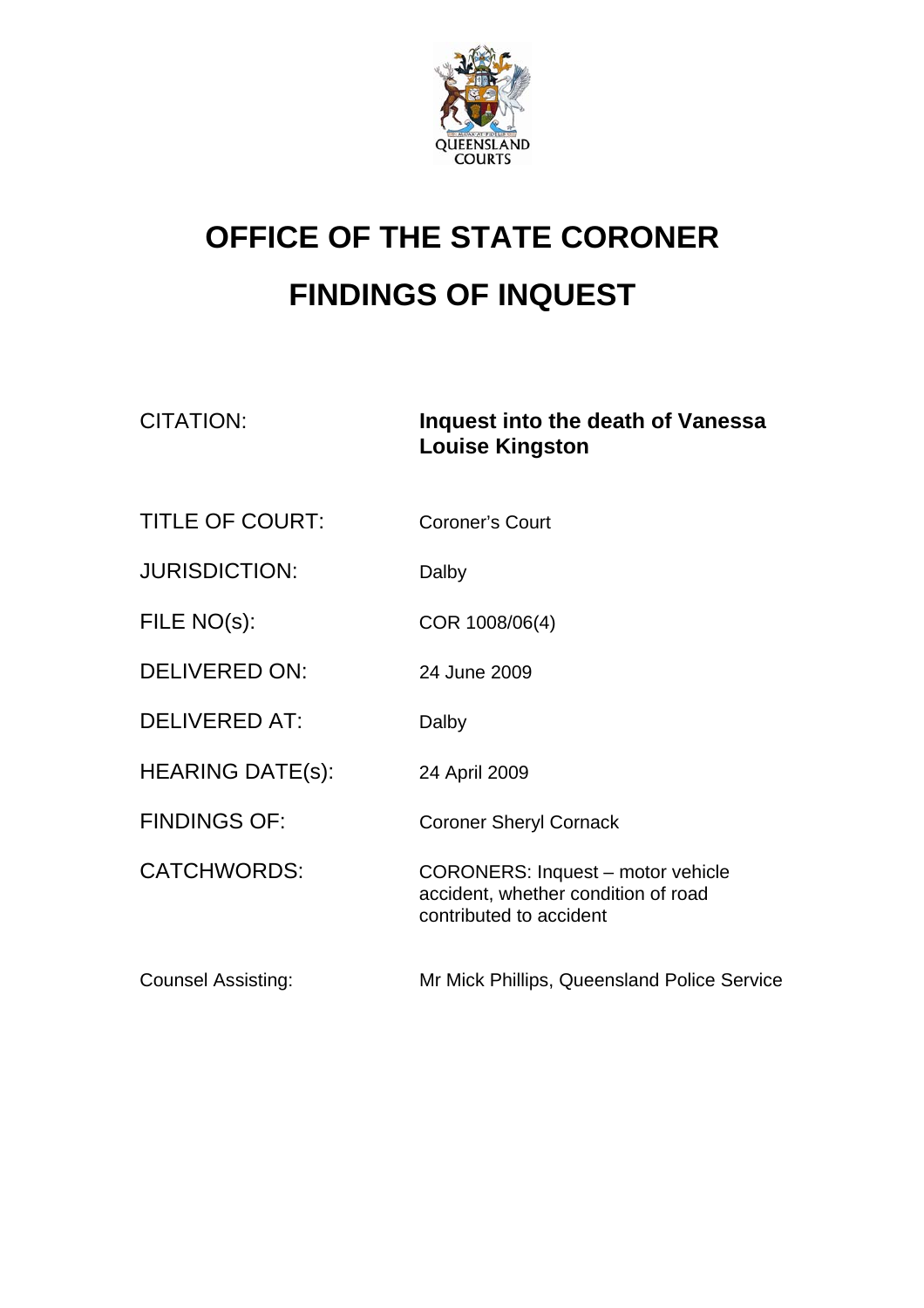An inquest was held to investigate the circumstances of the fatal traffic crash, and the road conditions in the area of the crash.

The crash occurred on 29 March 2006 on the Warrego Highway Warra. The weather was fine. The road was dry and traffic volume was moderate. The speed limit in the area is 100 kilometres per hour.

Mrs Kingston lived in Miles. She was travelling eastbound along the Warrego Highway near Warra towards Dalby in a 1994 Holden sedan. She intended to visit relatives in Toowoomba. Mrs Kingston was familiar with the road. She was a careful driver.

Two heavy vehicles were travelling toward her from the opposite direction. The two trucks were approximately 500 metres apart. The second truck was a 1994 Western Star heavy rigid truck towing a 1999 Stoodley heavy trailer.

As Mrs Kingston passed the first truck, the passenger side wheels of her vehicle left the sealed roadway. The driver of the first truck radioed the driver of the second truck to keep a lookout for the white sedan. The driver of the second truck saw the white Holden sedan as it approached.

After the passenger wheels of the sedan left the sealed roadway the sedan slid in a clockwise direction and was travelling sideways along the road with the passenger's side of the vehicle facing the truck. The vehicle bounced and all four wheels left the sealed roadway. The vehicle appeared to hit a rut on the side of the road or catch one of the tyres on the drop off. The sedan then returned to the sealed roadway. As it returned to the sealed roadway it appeared to be under full power. Gravel was thrown up from the rear wheels. The Holden then spun in an anti-clockwise direction.

The truck driver braked heavily. Smoke came from the tyres of the truck as the driver did all he could to avoid a crash. The front driver's side of the sedan driven by Mrs Kingston collided with the front bull bar of the second truck toward the middle of the bull bar. The force of the collision caused the heavy vehicle to jack-knife across the road. The Holden sedan came to rest in the table drain on the northern side of the roadway.

The Holden sedan was severely damaged. The bull bar attached to the truck had been bent and twisted from a point one third from the passenger's side edge of the bar. Black marks and scrapes were clearly visible on the bull bar of the truck near the number plate. It appears this is where the sedan collided with the truck. It appears the black marks there have been made by contact between the driver's side wheel of the sedan and the truck.

None of the drivers were affected by drugs or alcohol. There is no indication that speed contributed to the cause of the collision.

The Western Star truck was found to have a defective right front drive axle brake which would cause a braking imbalance on that axle. The heavy trailer was found to have defective brakes such as would cause inefficient braking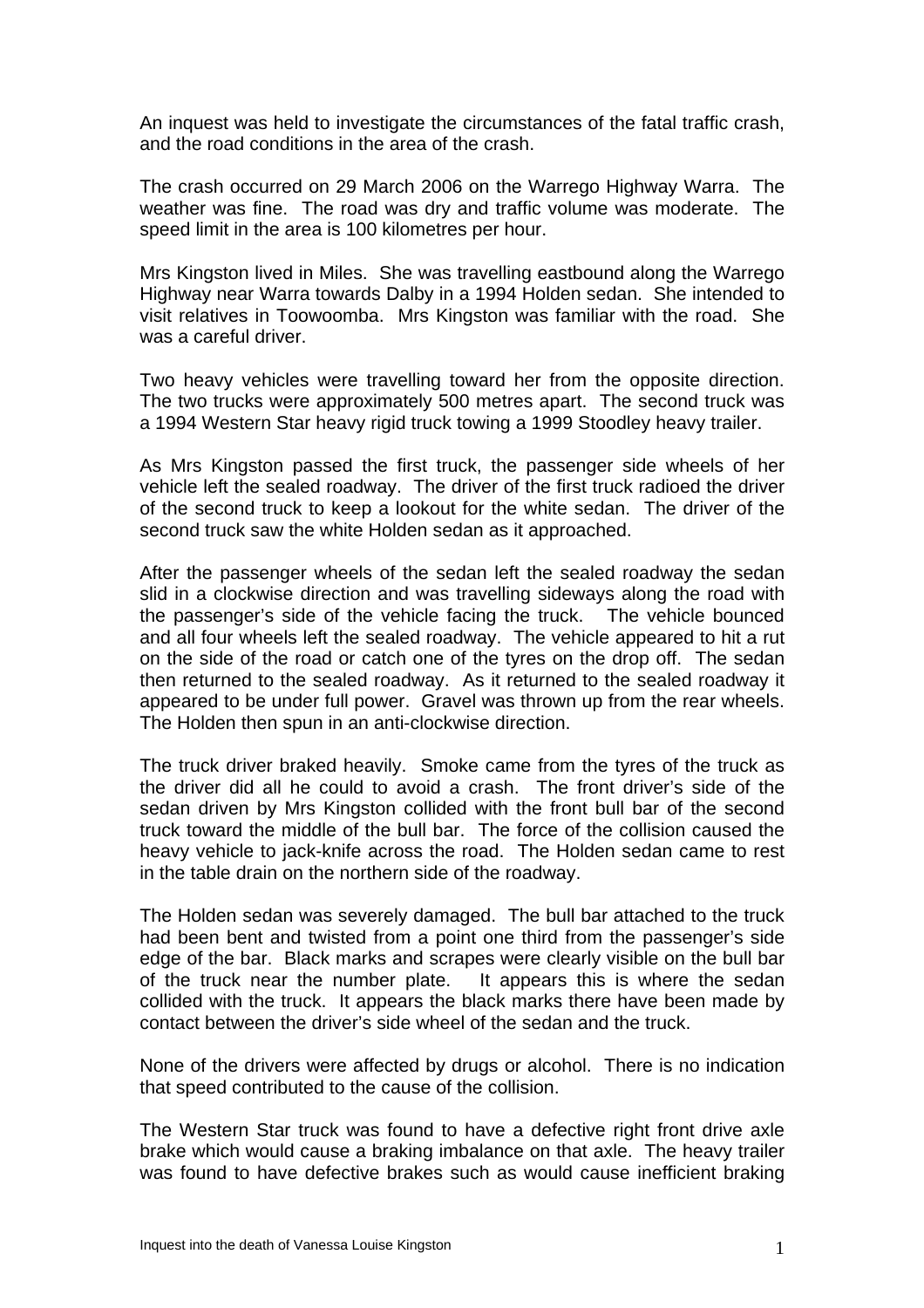and a braking imbalance on the fourth axle. The fourth axle left outer tyre was in an unsatisfactory tread condition. A defective vehicle repair notice was issued to the truck and the trailer. Both passed later inspections. There is no evidence to suggest these defects in any way contributed to the collision. The evidence clearly establishes to the contrary. There is no evidence at all to suggest the truck moved outside of the lane in which it was travelling prior to the collision. No mechanical defects which could have contributed to the collision were found in the Holden sedan.

The reason the Holden sedan moved off the sealed roadway cannot be determined. Although it is possible Mrs Kingston suffered a tyre blow out, the available evidence is not consistent with this. There is a significant dint to the edge of the front passenger's side wheel of the sedan. This damage is more consistent with the rim of the front passenger wheel being dinted as it hit the sharp edge of the roadway either as it left the roadway or as it returned to the roadway.

It is possible Mrs Kingston had attempted to evade one of the trucks which she may have perceived to be travelling too close to the centre of the road. The drivers of both trucks are certain they kept their vehicles within the limits of the lane.

The Warrego Highway in the vicinity of the crash is a major roadway from Dalby to Chinchilla and beyond. It is part of the national highway linking Brisbane to Darwin. A white edge line is painted on the edge of the roadway. There is a gravel shoulder on either side. Each lane of the roadway between the fog lines measures 2.9 metres in width. The roadway is straight and level with good visibility in either direction. There is a significant drop or lip at the sides of the road. At places near the crash scene the side of the road has eroded into the white fog line.

The highway carries a large volume of heavy vehicles. Constant truck traffic appears to have caused significant erosion at the edges of the road. The volume of traffic in the area has significantly increased over the three years leading up to the crash. Heavy vehicles appear to make up an increasing proportion of the traffic along the road. In 2004 the average daily vehicle movements along the highway was 1802. Of these vehicles on average 405.4 were trucks. In 2005 the average daily vehicle movements along the highway was 1981. Of these vehicles on average 528.9 were trucks. In 2006 the average daily vehicle movements along the highway was 2237. Of these vehicles on average 621 were trucks. This illustrates that in the space of two years the average daily traffic of heavy vehicles had increased by more than 50 percent.

The lane in which Mrs Kingston was travelling has rutting, an edge break, and edge drop off of up to 70mm. The bitumen edge has been eroded up to and into the lane edge line. The road is narrow and has sharp and eroded edges. These factors cause danger to motorists. The width of the roadway appears inadequate for heavy vehicles with protruding mirrors. A standard heavy vehicle measured from mirror to mirror is about 2.4 metres in width. The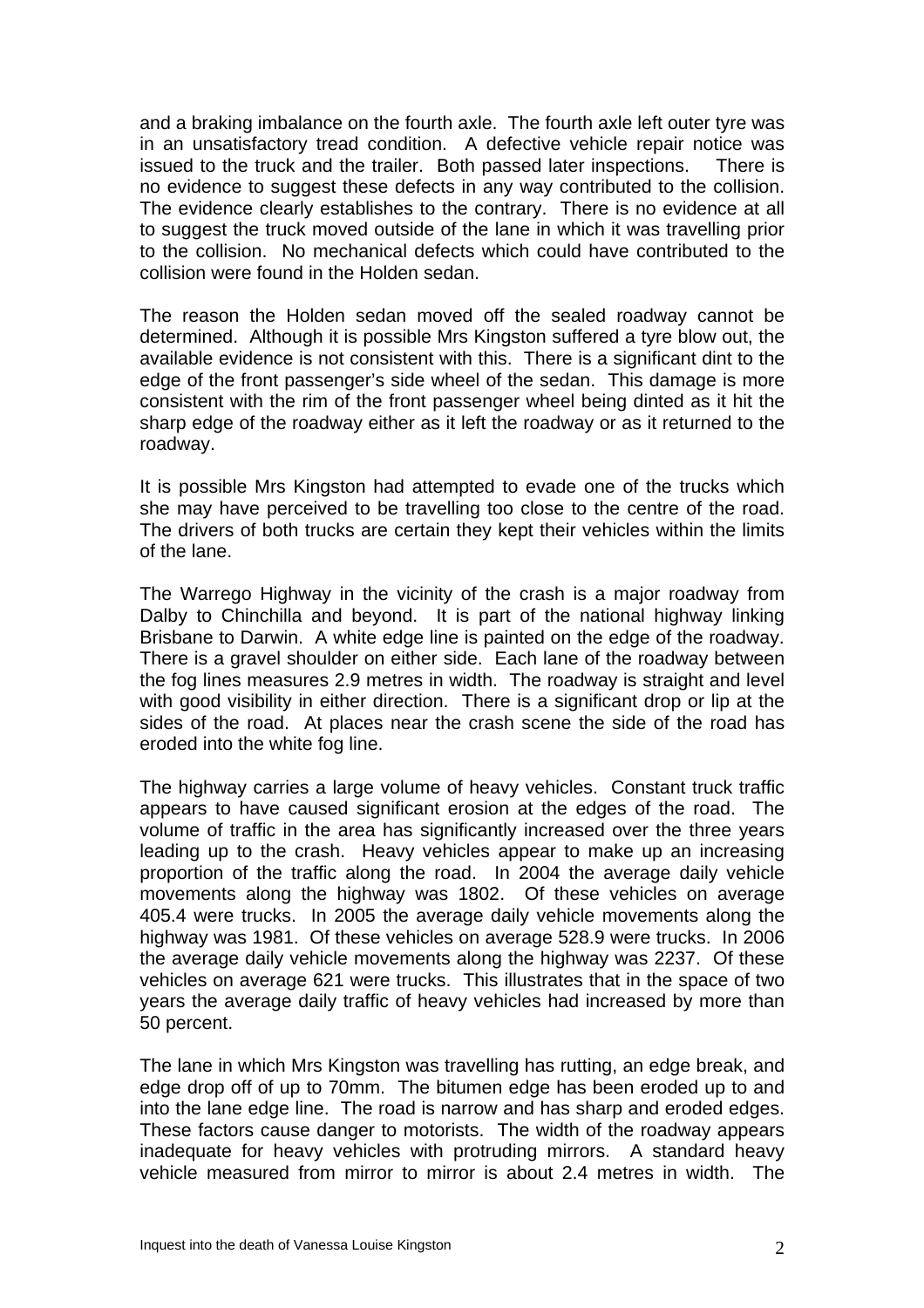wheels of heavy vehicles routinely leave the roadway when passing other heavy vehicles. The wind from the wheels of heavy vehicles is a constant environmental problem. Both these factors cause extensive and dangerous edges to develop along the highway. Photographs of the edges of the road in the vicinity of the crash show areas of severe cut away with edges eroded into the painted edge line.

Truck drivers who gave evidence at the inquest all remarked on the poor state of the roadway in this area. All believe the roadway is unsafe and poorly maintained. The depth of the drop off on the side of the roadway is deep and appears dangerous given the accompanying narrowness of the road. The road appears to have a reputation amongst travellers who use it to be difficult and dangerous for motorists particularly at night. Both truck drivers involved in the fatal crash expressed the view that had the road edges been better maintained, and if the road was sufficiently wide to cater for heavy vehicle traffic, the crash would not have happened.

The findings of an investigation by Main Roads department concerning the path of the sedan prior to the collision are at odds with eye witness accounts. It would appear prudent for police to forward copies of witness statements to investigators from Main Roads to help them determine what happened in the crash.

There has been an unacceptable delay in this coronial investigation. A full police investigation was requested by the Dalby Coroner on 2 May 2006. The first report from the investigating officer was received at Dalby Police station in December 2006. The report was reviewed by the local prosecutor and returned to the investigating officer with further investigations requested by him prior to referral to the Coroner. In February 2007 a further report was received from the investigating officer. This material was delivered to Dalby Coroner in March 2007. Further investigations were promptly requested by the Coroner. This request was not sent on to the investigating officer until May 2008. The Dalby Coroner requested urgent follow up in July 2007, January 2008, April 2008 and March 2009.

The investigating officer had been transferred but once he received the request he promptly responded in July 2008. This material was sent to the Coroner at Dalby at the end of July 2008. However there was a further delay before this material was considered by the Coroner. An inquest was held in April 2009. It is clear the review and improvement of communication between the Dalby Police Prosecution office and investigating officers could greatly assist to reduce delay in future matters.

## **Findings required by s45**

I am required to find, as far as is possible, who the deceased was, when and where she died, what caused the death and how she came by her death. I have already dealt with this last issue, the manner and circumstances of the death. As a result of considering all of the material contained in the exhibits and the evidence given by witnesses at the inquest I am able to make the following findings in relation to the other aspects of the death.